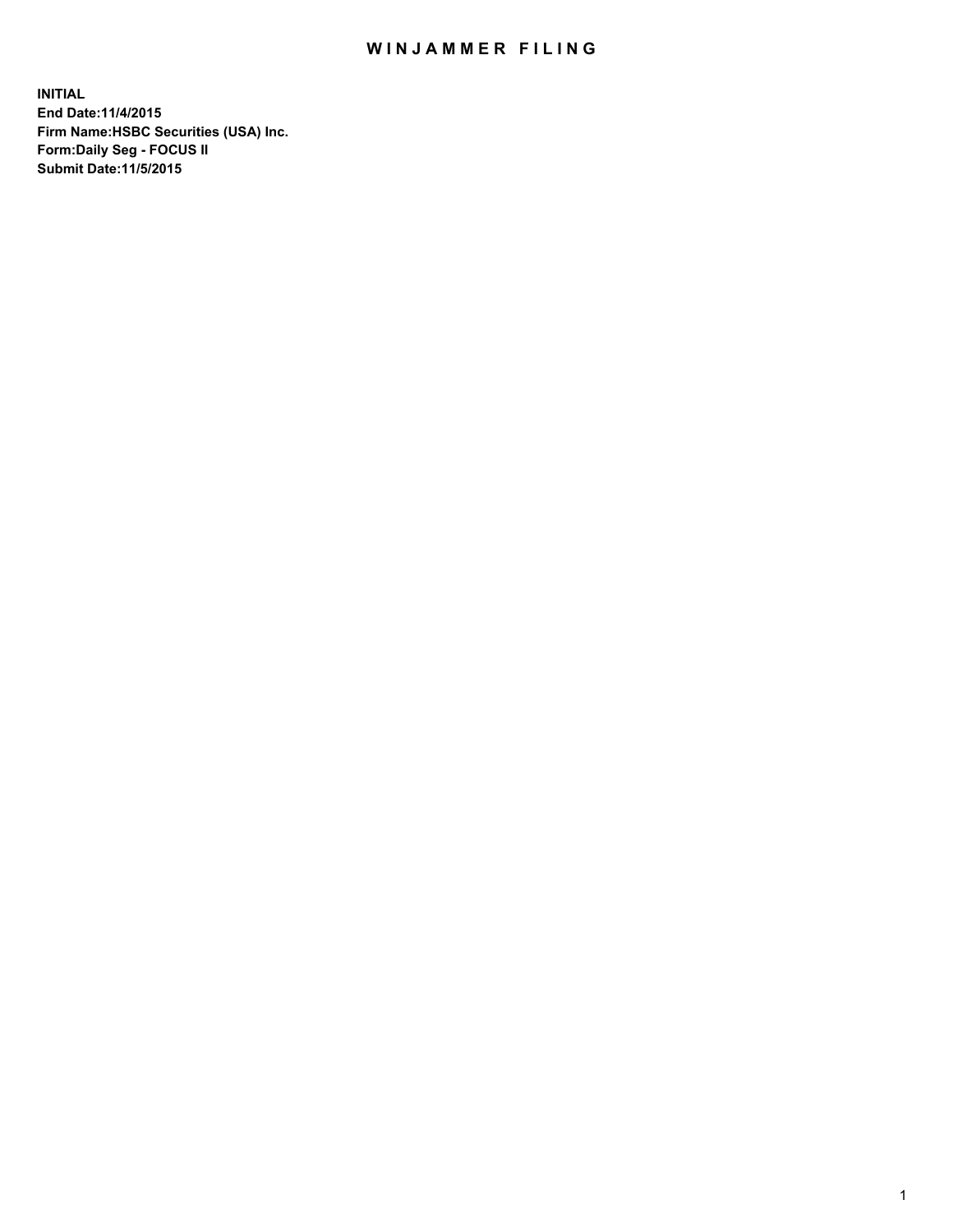## **INITIAL End Date:11/4/2015 Firm Name:HSBC Securities (USA) Inc. Form:Daily Seg - FOCUS II Submit Date:11/5/2015 Daily Segregation - Cover Page**

| Name of Company<br><b>Contact Name</b><br><b>Contact Phone Number</b><br><b>Contact Email Address</b>                                                                                                                                                                                                                         | <b>HSBC Securities (USA) Inc.</b><br>Steven richardson<br>212-525-6445<br>steven.richardson@us.hsbc.com |
|-------------------------------------------------------------------------------------------------------------------------------------------------------------------------------------------------------------------------------------------------------------------------------------------------------------------------------|---------------------------------------------------------------------------------------------------------|
| FCM's Customer Segregated Funds Residual Interest Target (choose one):<br>a. Minimum dollar amount: ; or<br>b. Minimum percentage of customer segregated funds required:%; or<br>c. Dollar amount range between: and; or<br>d. Percentage range of customer segregated funds required between: % and %.                       | 110,000,000<br><u>0</u><br>0 <sub>0</sub><br>0 <sub>0</sub>                                             |
| FCM's Customer Secured Amount Funds Residual Interest Target (choose one):<br>a. Minimum dollar amount: ; or<br>b. Minimum percentage of customer secured funds required:%; or<br>c. Dollar amount range between: and; or<br>d. Percentage range of customer secured funds required between: % and %.                         | 10,000,000<br>0 <sub>0</sub><br>0 <sub>0</sub>                                                          |
| FCM's Cleared Swaps Customer Collateral Residual Interest Target (choose one):<br>a. Minimum dollar amount: ; or<br>b. Minimum percentage of cleared swaps customer collateral required:%; or<br>c. Dollar amount range between: and; or<br>d. Percentage range of cleared swaps customer collateral required between:% and%. | 90,000,000<br><u>0</u><br>00<br><u>00</u>                                                               |

Attach supporting documents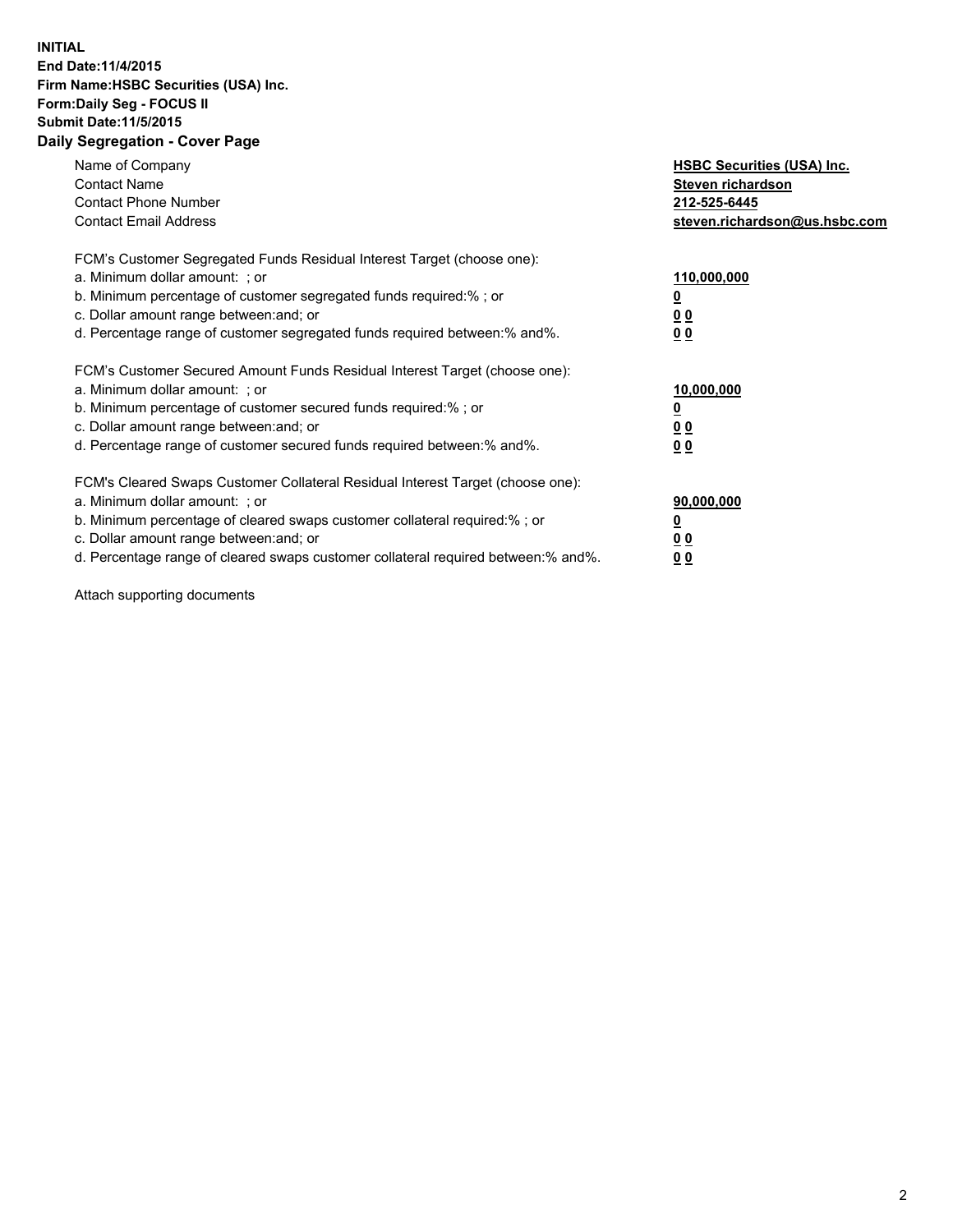**INITIAL End Date:11/4/2015 Firm Name:HSBC Securities (USA) Inc. Form:Daily Seg - FOCUS II Submit Date:11/5/2015 Daily Segregation - Secured Amounts**

Foreign Futures and Foreign Options Secured Amounts Amount required to be set aside pursuant to law, rule or regulation of a foreign government or a rule of a self-regulatory organization authorized thereunder **0** [7305] 1. Net ledger balance - Foreign Futures and Foreign Option Trading - All Customers A. Cash **81,400,651** [7315] B. Securities (at market) **103,878,924** [7317] 2. Net unrealized profit (loss) in open futures contracts traded on a foreign board of trade **-34,147,226** [7325] 3. Exchange traded options a. Market value of open option contracts purchased on a foreign board of trade **0** [7335] b. Market value of open contracts granted (sold) on a foreign board of trade **0** [7337] 4. Net equity (deficit) (add lines 1. 2. and 3.) **151,132,349** [7345] 5. Account liquidating to a deficit and account with a debit balances - gross amount **5,386,502** [7351] Less: amount offset by customer owned securities **-1,757,278** [7352] **3,629,224** [7354] 6. Amount required to be set aside as the secured amount - Net Liquidating Equity Method (add lines 4 and 5) **154,761,573** [7355] 7. Greater of amount required to be set aside pursuant to foreign jurisdiction (above) or line 6. **154,761,573** [7360] FUNDS DEPOSITED IN SEPARATE REGULATION 30.7 ACCOUNTS 1. Cash in banks A. Banks located in the United States **17,038,627** [7500] B. Other banks qualified under Regulation 30.7 **0** [7520] **17,038,627** [7530] 2. Securities A. In safekeeping with banks located in the United States **54,879,376** [7540] B. In safekeeping with other banks qualified under Regulation 30.7 **0** [7560] **54,879,376** [7570] 3. Equities with registered futures commission merchants A. Cash **0** [7580] B. Securities **0** [7590] C. Unrealized gain (loss) on open futures contracts **0** [7600] D. Value of long option contracts **0** [7610] E. Value of short option contracts **0** [7615] **0** [7620] 4. Amounts held by clearing organizations of foreign boards of trade A. Cash **0** [7640] B. Securities **0** [7650] C. Amount due to (from) clearing organization - daily variation **0** [7660] D. Value of long option contracts **0** [7670] E. Value of short option contracts **0** [7675] **0** [7680] 5. Amounts held by members of foreign boards of trade A. Cash **125,822,476** [7700] B. Securities **48,999,548** [7710] C. Unrealized gain (loss) on open futures contracts **-34,147,226** [7720] D. Value of long option contracts **0** [7730] E. Value of short option contracts **0** [7735] **140,674,798** [7740] 6. Amounts with other depositories designated by a foreign board of trade **0** [7760] 7. Segregated funds on hand **0** [7765] 8. Total funds in separate section 30.7 accounts **212,592,801** [7770] 9. Excess (deficiency) Set Aside for Secured Amount (subtract line 7 Secured Statement Page 1 from Line 8) **57,831,228** [7380] 10. Management Target Amount for Excess funds in separate section 30.7 accounts **10,000,000** [7780] 11. Excess (deficiency) funds in separate 30.7 accounts over (under) Management Target **47,831,228** [7785]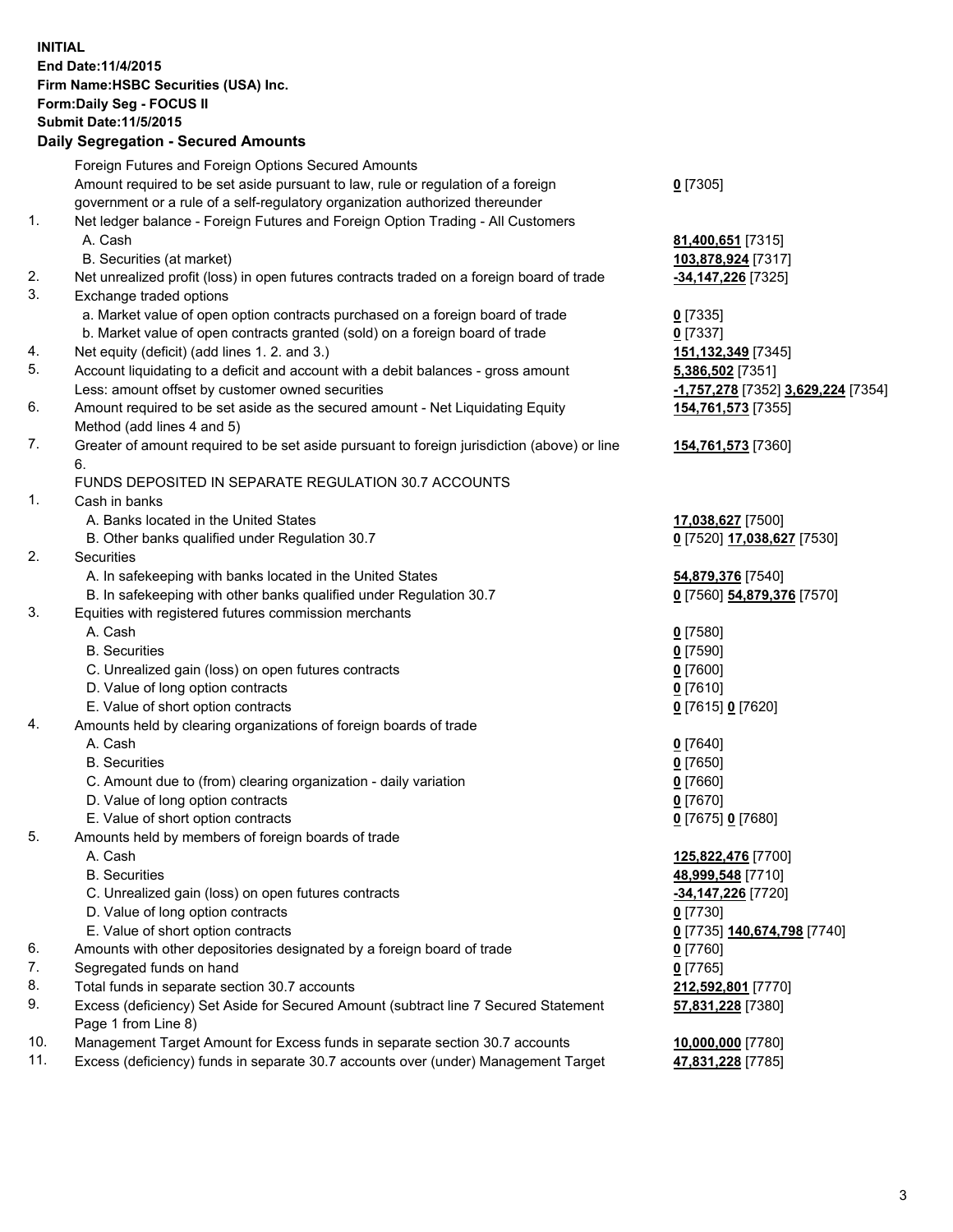| <b>INITIAL</b> | End Date: 11/4/2015<br>Firm Name: HSBC Securities (USA) Inc.                                                  |                             |  |  |  |
|----------------|---------------------------------------------------------------------------------------------------------------|-----------------------------|--|--|--|
|                | Form: Daily Seg - FOCUS II                                                                                    |                             |  |  |  |
|                | <b>Submit Date: 11/5/2015</b>                                                                                 |                             |  |  |  |
|                | Daily Segregation - Segregation Statement                                                                     |                             |  |  |  |
|                | SEGREGATION REQUIREMENTS(Section 4d(2) of the CEAct)                                                          |                             |  |  |  |
| 1.             | Net ledger balance                                                                                            |                             |  |  |  |
|                | A. Cash                                                                                                       | -282,462,065 [7010]         |  |  |  |
|                | B. Securities (at market)                                                                                     | 946,770,160 [7020]          |  |  |  |
| 2.<br>3.       | Net unrealized profit (loss) in open futures contracts traded on a contract market<br>Exchange traded options | 576,652,740 [7030]          |  |  |  |
|                | A. Add market value of open option contracts purchased on a contract market                                   | 168, 355, 531 [7032]        |  |  |  |
|                | B. Deduct market value of open option contracts granted (sold) on a contract market                           | -48,583,540 [7033]          |  |  |  |
| 4.             | Net equity (deficit) (add lines 1, 2 and 3)                                                                   | 1,360,732,826 [7040]        |  |  |  |
| 5.             | Accounts liquidating to a deficit and accounts with                                                           |                             |  |  |  |
|                | debit balances - gross amount                                                                                 | 2,571,980 [7045]            |  |  |  |
|                | Less: amount offset by customer securities                                                                    | -2,571,929 [7047] 51 [7050] |  |  |  |
| 6.             | Amount required to be segregated (add lines 4 and 5)                                                          | 1,360,732,877 [7060]        |  |  |  |
|                | FUNDS IN SEGREGATED ACCOUNTS                                                                                  |                             |  |  |  |
| 7.             | Deposited in segregated funds bank accounts                                                                   |                             |  |  |  |
|                | A. Cash                                                                                                       | 63,080,939 [7070]           |  |  |  |
|                | B. Securities representing investments of customers' funds (at market)                                        | $0$ [7080]                  |  |  |  |
|                | C. Securities held for particular customers or option customers in lieu of cash (at<br>market)                | 220,035,370 [7090]          |  |  |  |
| 8.             | Margins on deposit with derivatives clearing organizations of contract markets                                |                             |  |  |  |
|                | A. Cash                                                                                                       | 27,337,652 [7100]           |  |  |  |
|                | B. Securities representing investments of customers' funds (at market)                                        | 255,512,500 [7110]          |  |  |  |
|                | C. Securities held for particular customers or option customers in lieu of cash (at<br>market)                | 726,734,790 [7120]          |  |  |  |
| 9.             | Net settlement from (to) derivatives clearing organizations of contract markets                               | 5,849,644 [7130]            |  |  |  |
| 10.            | Exchange traded options                                                                                       |                             |  |  |  |
|                | A. Value of open long option contracts                                                                        | 168,355,531 [7132]          |  |  |  |
|                | B. Value of open short option contracts                                                                       | -48,583,540 [7133]          |  |  |  |
| 11.            | Net equities with other FCMs                                                                                  |                             |  |  |  |
|                | A. Net liquidating equity                                                                                     | 68,150,384 [7140]           |  |  |  |
|                | B. Securities representing investments of customers' funds (at market)                                        | 0 [7160]                    |  |  |  |
|                | C. Securities held for particular customers or option customers in lieu of cash (at<br>market)                | $0$ [7170]                  |  |  |  |
| 12.            | Segregated funds on hand                                                                                      | $0$ [7150]                  |  |  |  |
| 13.            | Total amount in segregation (add lines 7 through 12)                                                          | 1,486,473,270 [7180]        |  |  |  |
| 14.            | Excess (deficiency) funds in segregation (subtract line 6 from line 13)                                       | 125,740,393 [7190]          |  |  |  |
| 15.            | Management Target Amount for Excess funds in segregation                                                      | 110,000,000 [7194]          |  |  |  |
| 16.            | Excess (deficiency) funds in segregation over (under) Management Target Amount                                | 15,740,393 [7198]           |  |  |  |

16. Excess (deficiency) funds in segregation over (under) Management Target Amount Excess